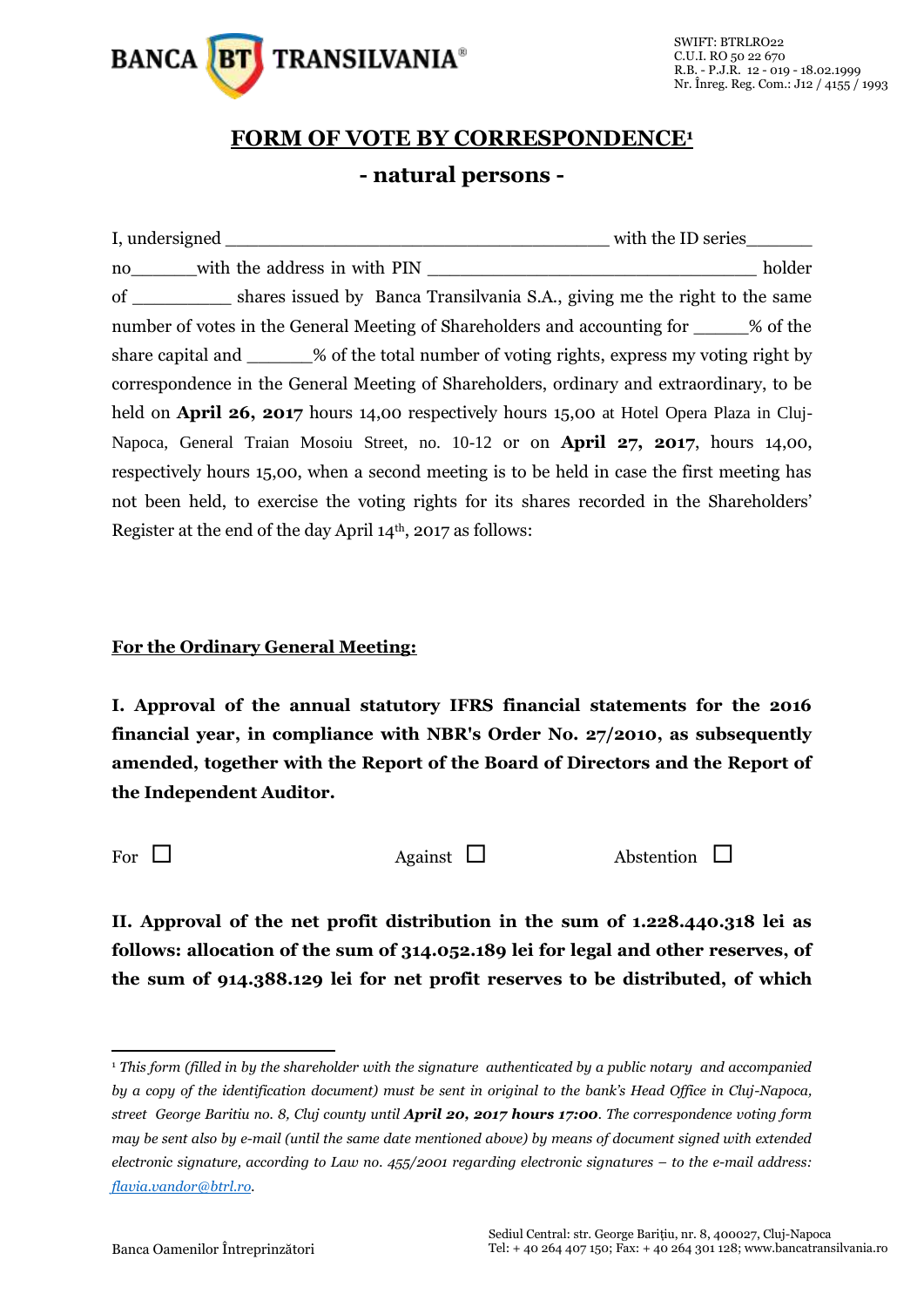

**219.000.000 lei will be paid as dividends. Approval of a gross dividend per share of 0,0600650382 lei.**

| For $\Box$                                                                                                       |  | Against $\Box$ |  | Abstention        |  |  |  |
|------------------------------------------------------------------------------------------------------------------|--|----------------|--|-------------------|--|--|--|
| III. Discharge of directors for 2016.                                                                            |  |                |  |                   |  |  |  |
| For $\Box$                                                                                                       |  | Against $\Box$ |  | Abstention $\Box$ |  |  |  |
| IV. Approval of the revenue and expenditure budget and the investment plan<br>for 2017 (business plan for 2017). |  |                |  |                   |  |  |  |
| For $\Box$                                                                                                       |  | Against $\Box$ |  | Abstention $\Box$ |  |  |  |
| V. Establishing the directors' remuneration for 2017, including the maximum                                      |  |                |  |                   |  |  |  |

**cap of additional remunerations (fixed and variable) granted to directors and managers.**

Against  $\Box$  Abstention  $\Box$ 

**VI. Election of a director for the period remaining until the expiry of the mandate of the current Board of Directors (i.e. until April 2018), given the available vacancy.**

**1. MIRELA ILEANA BORDEA**

| For | Against | Abstention |
|-----|---------|------------|
|-----|---------|------------|

**2. CALIMAN LAURENTIU**

For  $\Box$  Against  $\Box$  Abstention  $\Box$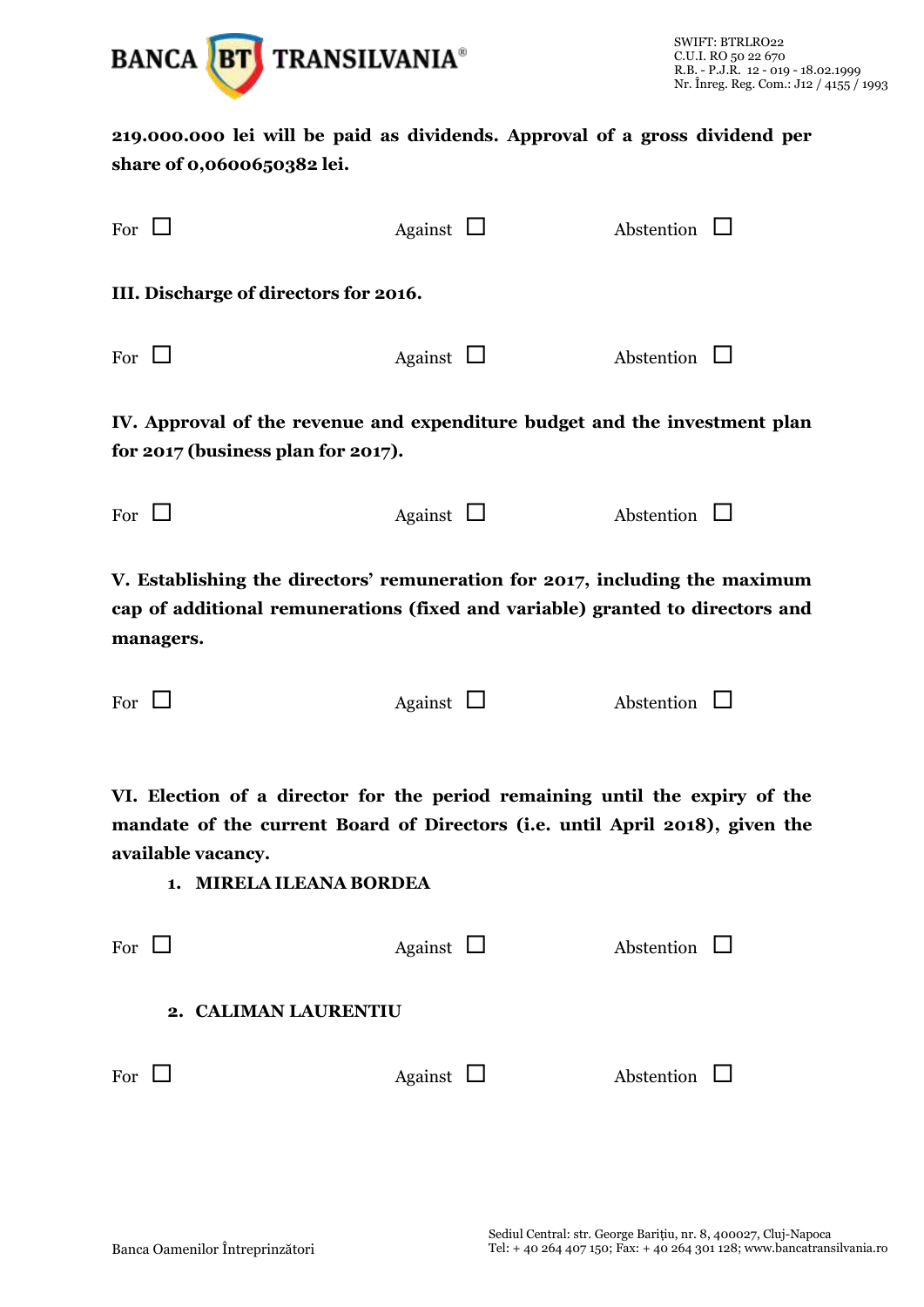

**VII. Approval of the date of August 4th, 2017 as the registration date (defined as the date of identification of the shareholders who are to benefit from dividends and other rights under the GMS decisions) and of the ex date – August 3, 2017.**

| For           | Against $\Box$                                                                                | Abstention |
|---------------|-----------------------------------------------------------------------------------------------|------------|
| distribution. | VIII. Approval of the date of August 10 <sup>th</sup> , 2017 as the payment date for dividend |            |
| For           | Against $\Box$                                                                                | Abstention |

**IX. Approval of the mandates for the Board of Directors and for its individual members to carry out the decisions adopted by the Ordinary General Meeting of Shareholders.**

| For $\Box$ | Against $\Box$ | Abstention $\Box$ |  |
|------------|----------------|-------------------|--|
|            |                |                   |  |

**For the Extraordinary General Meeting**:

**I. Increase of the share capital with the amount of 695.388.129 lei by issuing 695.388.129 new shares, at a nominal value of 1 leu/share as well the determination of the price at which the fractions of shares will be compensated following the application of the algorithm and the rounding of the results, in accordance with the applicable legal provisions. The increase in the share capital will be carried out by using the following sources:**

*Capitalization of reserves from the net profit of the year 2016 in amount of 695.388.129 lei, by issuing a number of 695.388.129 lei, with a nominal value of 1 leu/share in the benefit of the shareholders registered with the Shareholding Register held by the Central Depository at the registration date that will be established by the GSM (proposed date August 4th, 2017).*

For  $\Box$  Against  $\Box$  Abstention  $\Box$ 

**II. Approval of the share buyback by the Bank, in accordance with the applicable legal provisions, under the following terms and conditions:**